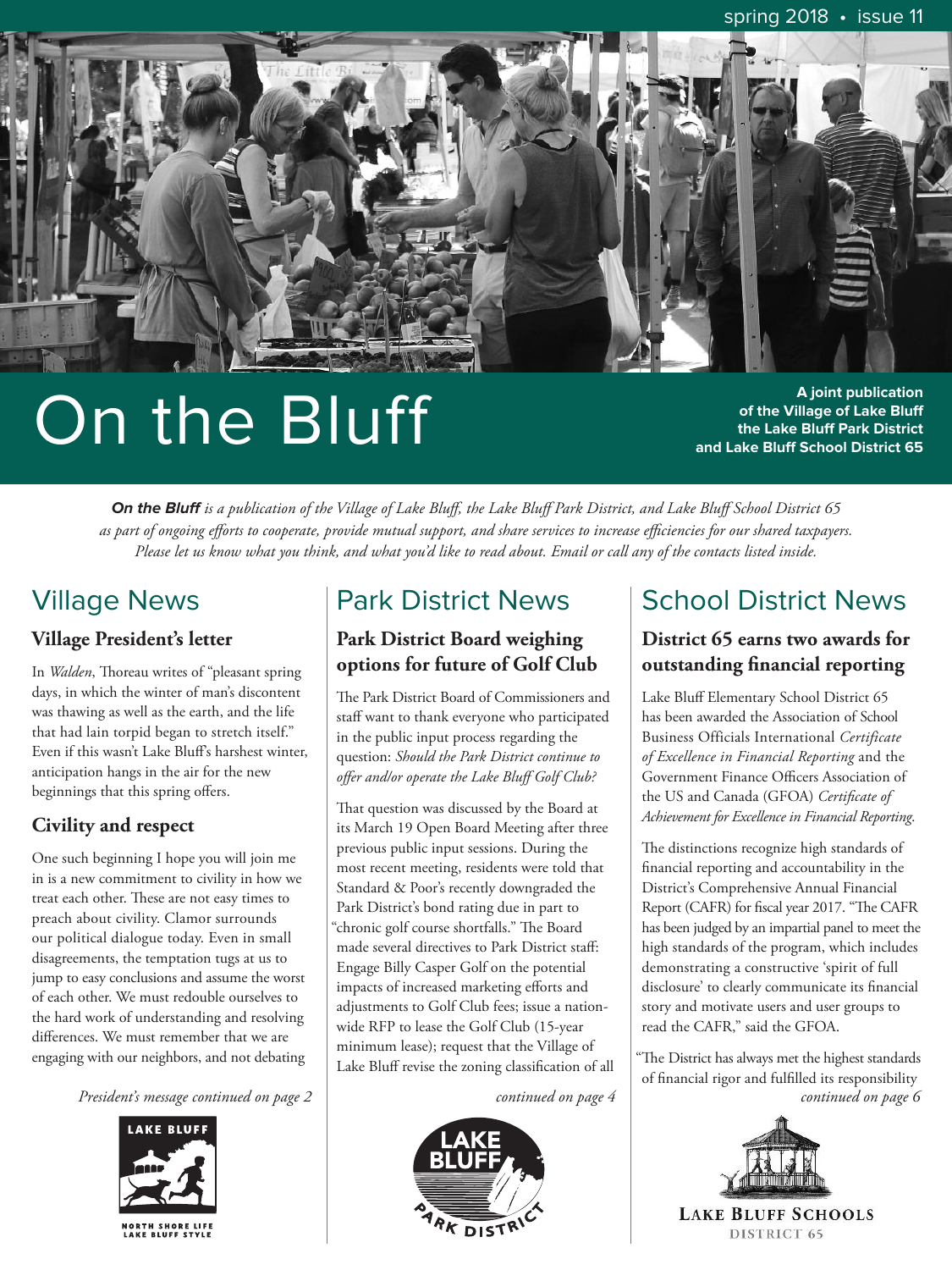# <span id="page-1-0"></span>News from the Village of Lake Bluff

### Village President's message

### *[continued from front](#page-0-0)*

our rivals. This exchange has made our Village a beacon on the North Shore for almost 125 years; I hope we will not forget it despite the culture around us. I hope you will join me in reflecting on this in the coming weeks, and I invite you to write me at [kohara@lakebluff.org](mailto:kohara@lakebluff.org) or to send a letter to Village Hall, 40 E. Center Ave. with your thoughts.

### **Herb and Janet Nelson**

Just as civil dialogue is our foundation, the keystone of our Village is unpaid volunteers who give generously of their time, talents, and sound judgement.



In March, we honored two of Lake Bluff's volunteers with the Phyllis Albrecht Award for Distinguished Service. Janet and Herb Nelson have lived in Lake Bluff for 57 years and have been building our community ever since. Together, they moved their business to the Waukegan Road business park, broadcast

countless public meetings, taught our children, and led our schools as well as our history museum and historic preservation efforts. On behalf of the Board, I thank them again for their service.

### **Quasquicentennial Committee**

Say it with me – "*Kwos-Kwee-Centennial.*" Fun, right? This word means that our Village has existed for 125 years of valuable history and memories. This anniversary is a unique chance to honor our past, celebrate the present, and embrace the future of Lake Bluff through civic pride and partnerships. As I wrote above, volunteers are the heart of our Village – and I am asking for volunteers to help plan events, projects, and activities to celebrate this important milestone alongside our residents, businesses, and civic organizations. If you are interested, call Village Hall at 847-234-0774 to obtain an application.

### **Joint Fire and EMS proposal**

Another facet of our volunteer tradition is our Fire Department. As you may know, the Village approached the governing body of the Knollwood Fire Department in mid-February with a proposal to jointly provide fire and emergency medical services for both communities at a significant cost savings to the taxpayer. At the time of this writing,

the Rockland Fire Protection District is still considering our proposal alongside others from nearby municipalities. Keep an eye out for opportunities for public engagement as they continue their deliberations.

### **Spring showers…**

Unfortunately, the start of Spring means that storms will visit our Village soon. Last year's July flooding was an extraordinary event that we hope will not occur again. Still, this is a great opportunity to make sure you are prepared. Check your gutters and sump pump, and make sure your emergency contact infor[mation is up-to-date by visiting](https://www.lakebluff.org/residents/emergency-notification) **"Residents > Emergency Notification"** on the Village website. You can also find tips to protect your home under **["Departments > Public Works >](https://www.lakebluff.org/residents/stormwater-solutions) Stormwater Solutions."**

### **Special events and wrapup**

Finally, details will be out soon for our Village special events. We will again produce our "Buzz on the Bluff" postcard with the Chamber of Commerce, which will arrive in your mail soon. Mark your calendars and join us for some of the iconic moments that make our community great.

*Kathleen O'Hara, Village President*

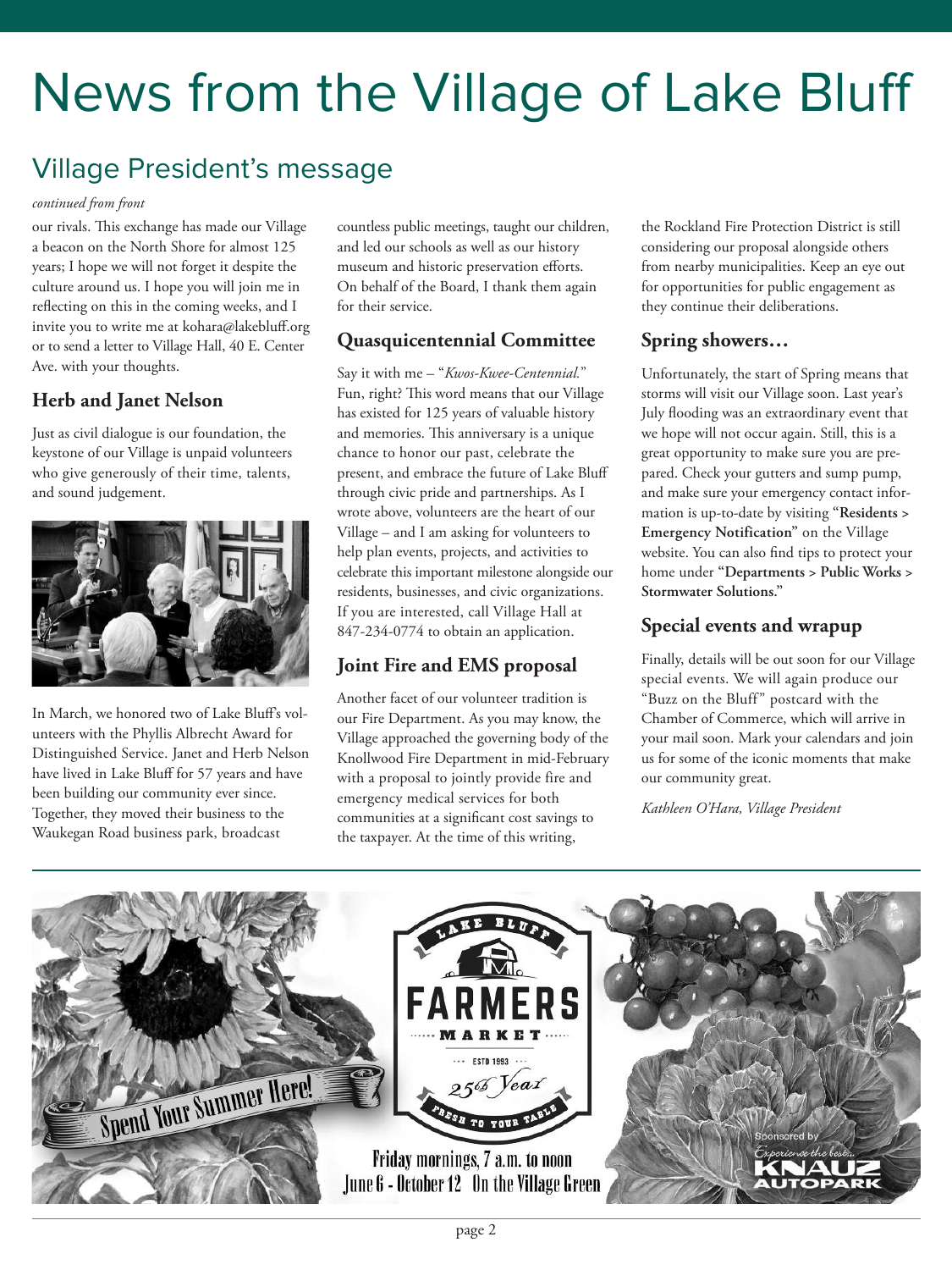# <span id="page-2-0"></span>**LAKE BLUFF**

### **NORTH SHORE LIFE LAKE BLUFF STYLE**

# Vehicle sticker renewals



Starting May 1, new 2018 vehicle stickers must be displayed on the windshields of each vehicle registered within the Village (including leased vehicles). You should have already received a renewal notice by mail. Stickers may be purchased by mail or in person at Village Hall (40 E. Center Avenue) Monday through Friday, from 8:00 a.m. to 4:30 p.m. For assistance, call 847-234-0774.

# **Village of Lake Bluff**

40 E. Center Avenue Lake Bluff, Illinois 60044 Mon.–Fri. 8 a.m. to 4:30 p.m. 847-234-0774 [vlb@lakebluff.org](mailto:vlb@lakebluff.org) [www.lakebluff.org](https://www.lakebluff.org)

**Village Board of Trustees**

Kathleen O'Hara, President Joy Markee, Village Clerk Barbara Ankenman Paul Lemieux Mark Dewart Eric Grenier Aaron Towle William Meyer

# LOCK. YOUR. CARS.

Gang-affiliated criminals continue to strike Lake Bluff and the North Shore. Often we find these auto-burglaries have one thing in common: **the car is left unlocked**. It takes less than 20 seconds to open an unlocked car, grab what is in plain view, check the usual hiding places for other items, and get away. **How long would it take you to lock your car?**

### Upcoming road improvements

This year, the Village is resurfacing about two miles of local streets. Contractors will remove the top two to four inches of asphalt and lay a fresh driving surface. This year's program includes sections of Margate Ct., W. Center Ave., W. Hawthorne Ct., E. Washington St., E. Sheridan Pl., Vincent Pl., the Park Ave. alley, Sylvan Rd., E. Scranton Ave., and Moffett Rd. Affected residents will receive letters in late April.

## Train Station renovations

Thanks to a partnership with Metra, our Metra station is currently undergoing renovations. Train schedules will not be affected; however, the station lobby will be closed for construction during the month of May. For more information, visit [lakebluff.org/TrainStationRenovation](https://www.lakebluff.org/TrainStationRenovation)

# Utility auto pay

You can now enroll in auto pay for your water bill! Enrollment forms can be obtained from the Village website or from Village Hall, and one will be enclosed in your next water bill.

# Beach parking soon

No street parking is permitted on streets east of Moffett Road starting April 1 and ending September 30. The road must be clear from 9 p.m. at night to 6 a.m. in the morning each day.

## Stay in touch

In response to last year's survey, the Village is letting Bluffers know about community events and happenings online. Make sure you're in the loop!

### **FOLLOW US:**

**Facebook** [facebook.com/LakeBluffIllinois/](https://www.facebook.com/LakeBluffIllinois/)

### **SUBSCRIBE:**

**Village weekly e-mail** [lakebluff.org/e-news/](https://www.lakebluff.org/e-news/)

*A sign-up opportunity is also enclosed with your 2018 Vehicle Sticker Renewal.*

# Water Quality Report

View your most recent Annual Water Quality Report at [lakebluff.org/WaterQualityReport.](https://www.lakebluff.org/WaterQualityReport.) This report contains important information about the source and quality of your drinking water. The 2018 Report will be available no later than July 1, 2018 at this URL. If you would like a paper copy mailed to your home, call 847-234-0774.

# How to be involved

We welcome residents who want to be involved in the decision-making process.

- \$ **Read up:** Summaries of actions at recent and upcoming meetings are included in each of the Village's weekly e-mails. Boards approve a written record of each meeting (the minutes), which is also posted online.
- \$ **Watch from home or on your phone:** Videos of each meeting are broadcast live on Comcast channel 19, and are also posted on the [Village's](https://www.lakebluff.org/) website shortly after each meeting.
- \$ **In person:** Meetings are generally held at 7 p.m., and there is an opportunity for open public comment at each meeting. See the schedule on the back of this [newsletter.](#page-7-0)
- \$ **Write us:** Letters received at Village Hall, or e-mails sent to [vlb@lakebluff.org,](mailto:vlb@lakebluff.org) are shared with the addressed boards and commissions.
- $\blacktriangleright$  Volunteer: The Village always accepts volunteer applications from those interested in serving on an advisory board. An application can be obtained from Village Hall.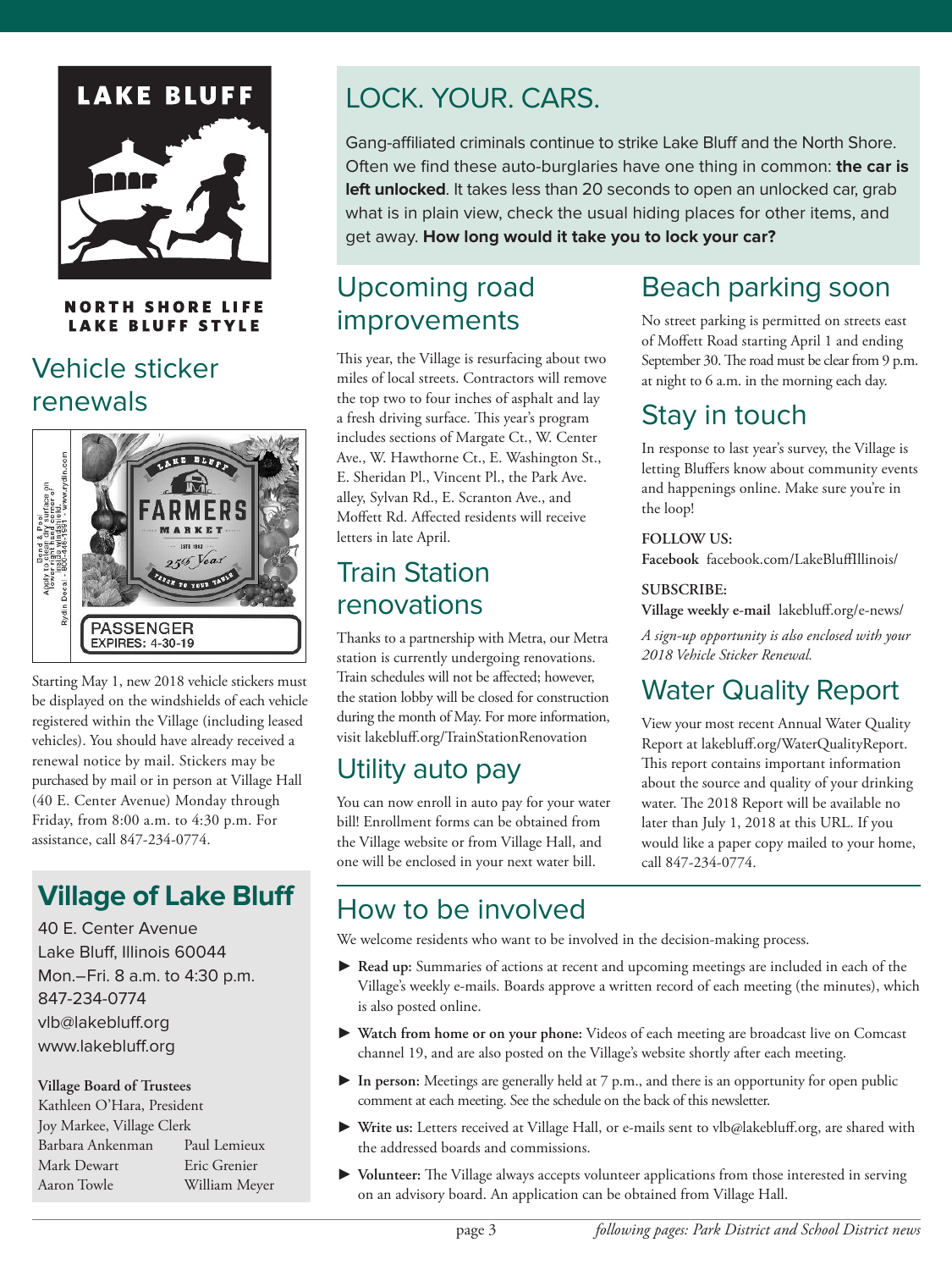# <span id="page-3-0"></span>News from Lake Bluff Park District

## Options for future of Golf Course

*continued from front*

Park District property from residential to recreational, institutional, and open space; and provide an answer to residents who have asked what the Park District would need from the community to make the Golf Club financially viable.

Once these actions are completed, the Board will discuss the findings and vote on the question at a future meeting.

The Golf Club will be open for the entire 2018 season and memberships purchased for this season will be honored regardless of the outcome of the vote.

For more information, including a list of questions about the Golf Club asked by members of the community and answered by the Park District, please visit [LakeBluffParks.org/futuregolf.](http://www.lakebluffparks.org/futuregolf)

# See what's new at the Lake Bluff Health & Fitness Center

Have you visited the Fitness Center lately? Besides a completely new look we now feature all inclusive memberships, a new yoga program and brand-new equipment. You will also find new Group X classes, great deals on personal training and wellness programs for all ages.

Commit to a healthier lifestyle through participation in our Fitness Center's innovative, motivating, effective and FUN exercise programs and activities! Improve your quality of life and have some fun with our highly trained and professional team of fitness associates, instructors and trainers who will safely and effectively guide you to your goals!



# New community movement: GO Lake Bluff

The Lake Bluff Park District has partnered with the Lake County Health Department on a new community movement, **GO** Lake County, to improve the health of Lake County residents by promoting the simple act of walking as a means to improve health. Thirty minutes of walking daily is recommended and **GO** Lake Bluff will engage the community in this healthy activity.

"We want to create a culture in our community that promotes physical movement. **GO** Lake Bluff is designed to encourage everyone to make a commitment to themselves and get moving for 30 minutes each day," explains Ed Heiser, Superintendent of Facility, Communication and Promotion Services.

The Lake Bluff Park District challenges all residents to get outside this summer and enjoy our spectacular facilities and parks. Whether you enjoy walking, biking, running, swimming, golf, tennis, yoga or any other activity, make it a regular part of your day.

There are many benefits to moving for 30 minutes every day. Walking can help to prevent and reduce the risk of chronic diseases, premature death and supports positive mental health. The Lake Bluff Park District is excited to introduce **GO** Lake Bluff to our community with the support of our local government partners.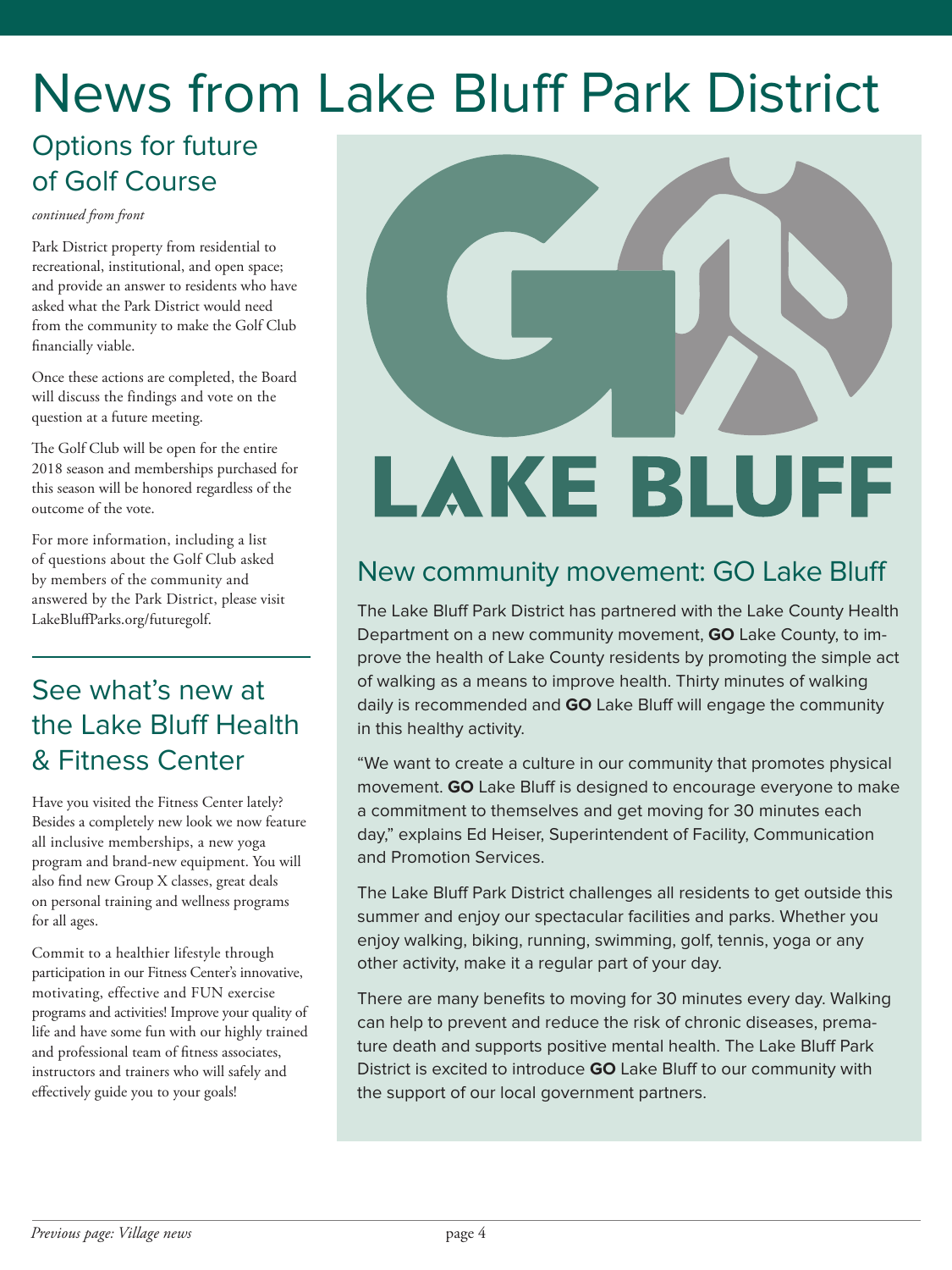

# Bluffinia: Sunday evenings on the Village Green



Don't miss this year's summer concert series on the Lake Bluff Village Green! Concerts are held on Sunday evenings from 6:00–7:30 pm.

### **July 4: FINAL SAY**

**6:00-8:00 pm at the beach!** Alternative, classic rock, soul, Motown, R&B, and 60's-90's *Sponsored by Lake Bluff 4th of July Committee*

**July 8: SPOKEN FOUR** Rock/Pop Cover Band

**July 15: 1976** Rock/Pop

**July 22: ROSIE & THE RIVETS** 1950's & 1960's

**July 29: SUBURBAN COWBOY Country** 

**August 5: CADILLAC GROOVE** R&B/Classic Rock

**August 12: PIRATES OVER 40** Sounds of the Caribbean

**August 19: SODA** Contemporary Pop Cover Band

# Park Board President's message

Dear Lake Bluff Park District Residents:

As the warm summer months grow closer, we are gearing up for another busy season at the Lake Bluff Park District. Soon the beach and pool will be full of swimmers, children will be busy at camps and music lovers will fill the Village Green to hear the summer Bluffinia concerts.

On behalf of the Lake Bluff Park District Board and staff, I want to thank everyone who took the time to attend our public input meetings about the question of whether the Park District should continue to offer and operate the Golf Club. We are encouraged by the show of interest and ready to continue the process of making a thoughtful, well informed decision.

The Park District is committed to listening to and engaging residents in an ongoing process to determine the programs, services and recreational opportunities that meet the needs of the greatest number of Lake Bluff residents. This engagement is critical to helping us meet the goals of the Park District's Strategic Plan: Determining a future vision and direction that will maximize the number of Lake Bluff residents who can enjoy quality community recreation and health opportunities, and allocating the community's resources responsibly.

This summer, the Park District is looking forward to completing the final projects from the 2014 referendum including improvements to the walking paths, basketball court and playgrounds in the Knollwood Park system, and to the shelter at Sanctuary Park.

I hope you will take the time to experience our many unique outdoor programs and facilities this summer. I look forward to seeing you there!

Best regards,

Rob Douglass, Board President

# **Lake Bluff Park District**

355 W. Washington Avenue Lake Bluff, Illinois 60044 Phone 847-234-4150 • [www.lakebluffparks.org](http://www.lakebluffparks.org) • [info@lakebluffparkdistrict.org](mailto:info@lakebluffparkdistrict.org)

### **Your Park District Board**

Rob Douglass, President Brock Gordon, Vice President Bob Wallace, Treasurer Kauri McKendry Susan Ehrhard Chris Mosbarger France Pitera

Ancel Glink Diamond Bush DiCianni & Krafthefer, P.C., Attorney

### **Park Board Meetings**

The Park Board meetings are scheduled at 6:30 p.m. the third Monday of each month at Lake Bluff Park District Recreation Center at Blair Park, 355 W. Washington Avenue in Lake Bluff.

The public is invited to attend meetings. Please visit [www.lakebluffparks.org f](http://www.lakebluffparks.org)or Committee meeting agendas and to view all regular Board meetings online.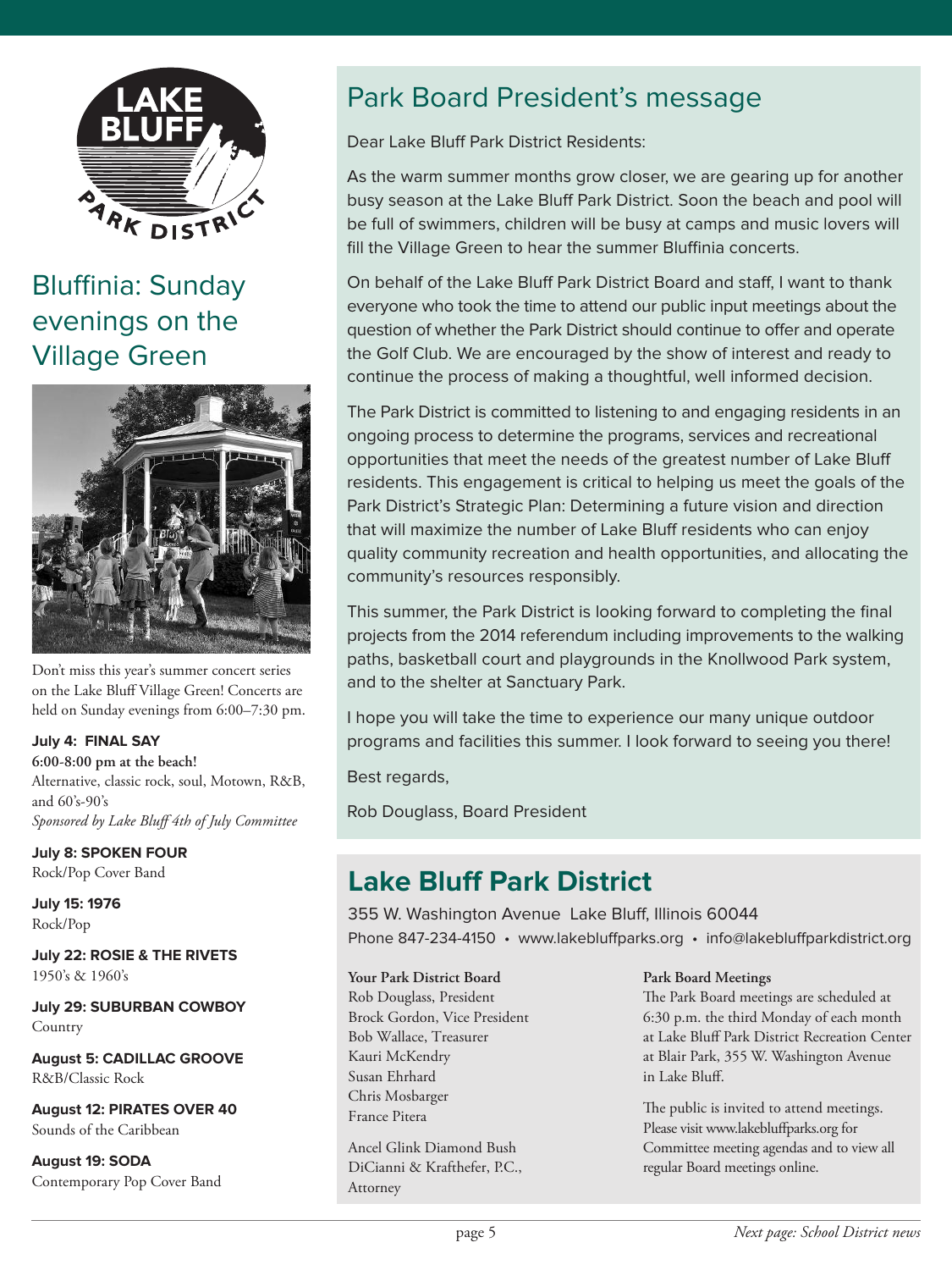# <span id="page-5-0"></span>News from the Lake Bluff Schools

# Financial awards

### *continued from front*

to account for how taxpayer dollars are spent," explains District 65 Superintendent Dr. Jean Sophie. "The preparation of the CAFR goes one step further, providing additional transparency by supplying historical context and more in-depth information on the financial and economic state of the District. This is similar to a corporate annual report, but is designed to be more user-friendly and accessible to community members."

# Lake Bluff students shine in regional science "track meet"

Fourteen Lake Bluff Middle School students recently took part in the regional Science Olympiad, a team competition that drew students from 11 middle schools. The annual event is like an academic track meet, as teams compete across disciplines of earth science, chemistry, anatomy, physics, geology, and mechanical engineering. The Lake Bluff students medaled in five of the 23 events.

This is the fourth year in a row that Lake Bluff students have participated in, and medaled at, the event.

Each of these activities complements the incorporation of STEAM learning into the Lake Bluff curriculum. STEAM stands for the integration of Science, Technology, Engineering, Art and creativity, and Math into one educational experience. This often involves projects where students work as teams to solve real-world problems. While strong skills in single subjects are vital, putting them together this way does an even better job of preparing students for the future.

"The community can take such pride in each of the students, regardless of the position in which they finished. They all worked so hard, doing their own work and supporting their fellow team members," said Dr. Jean Sophie, Superintendent of Schools. "Parent volunteers, teachers and staff worked tirelessly to support and encourage the students, and this made such a difference to their success."



# Robotics takes off at Lake Bluff Elementary

Students are writing computer code to operate robots in their weekly Robotics Club at Lake Bluff Elementary School. They're building and programming the robots to perform a variety of functions – including turning in circles, moving around the classroom, playing a keyboard, and even hitting a ball.

Students have the freedom to choose their own projects in the STEAM-based program, and work individually or in teams. *See paragraph at lower left for a definition of STEAM.*

The club, open to all 4th and 5th grade students, came about after a group of 5th graders proposed the idea to the School Board last year.

# Planning for the next Board elections

Three School Board positions must be filled in the April 2019 elections.

Election laws require that paperwork for those seeking to run for school board in the April 2019 elections must be filed by the end of December 2018. That deadline is approaching quickly.

To help facilitate the process of filling those board positions, the District will work with Vote Lake Bluff [\(www.votelakebluff.org\)](http://www.votelakebluff.org) to host a series of educational meetings for interested community members. It is expected that there will be two meetings, one in early May and a second in early November, where veteran board members, school administrators, and a representative from the Illinois Association of School Boards will be on hand to help residents understand the realities of working on the School Board. District 65 and Vote Lake Bluff will publicize those meetings as more information becomes available.

In the meantime, please don't hesitate to contact President Barry at [mbarry@lb65.org](mailto:mbarry@lb65.org) with any questions about the ins and outs of serving on the Board.



# Wizard of Oz at LBMS April 20 & 21

Lake Bluff Middle School students will present The Wizard of Oz, on Friday, April 20 at 7:00 p.m. and Saturday, April 21 at 2:00 p.m. at the Middle School. The spring musical is a highlight of the annual school year, with a cast of 89 and over half of the school population involved in cast and crew duties. The sixth, seventh and eighth graders have been working on the show since auditions in January.

General seats are \$10 and are available at the online webstore at [https://store.lb65.org,](https://store.lb65.org) and if not yet sold out, at the door.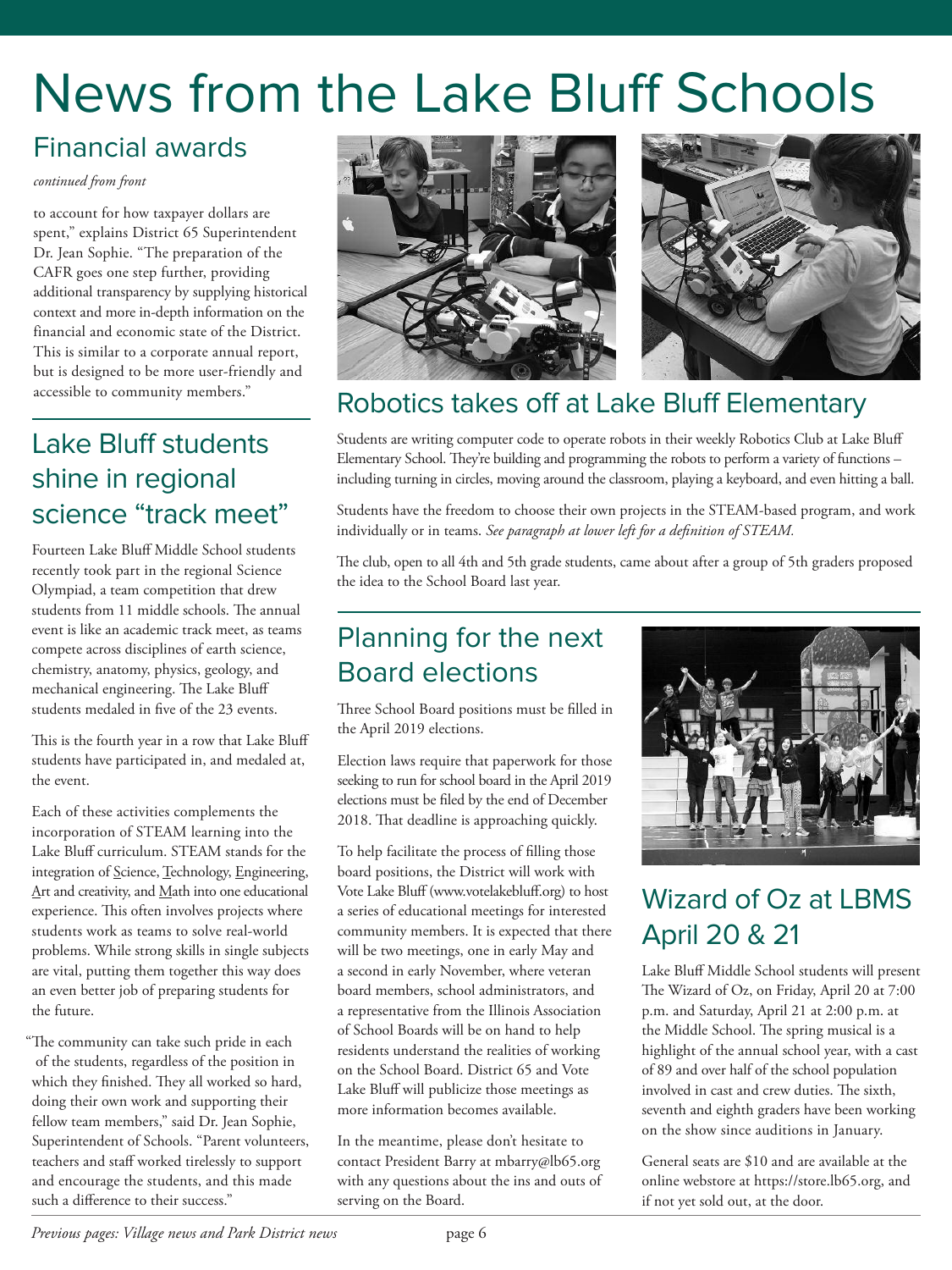

**LAKE BLUFF SCHOOLS** DISTRICT 65

# Three new websites on the way

District 65 will soon launch new websites for the District and the two schools. With the requirements of being user-friendly, compliant with the latest rules regarding accessibility, and able to present plenty of fresh content, they will offer parents, families and community members a new, positive online experience.

New features will include parent newsletters, customized communications, in-depth financial profiles, and more. Existing tools, such as a synchronized subscription-capable calendar, news and announcements, and current photos of students and staff, are being updated and improved. A mobile app will be introduced.

The website redesign kicked off last summer. It was led by Dr. Kevin Rubenstein, the District's Director of Student Services, Technology, & Assessment. Dr. Rubenstein's team chose Campus Suite, an Indiana school communications technology firm, to handle the project and provide ongoing support.

"The new sites will give residents a clear picture of District finances, an updated view of student achievement, and a current understanding of what is happening in their schools," said Superintendent Dr. Jean Sophie. "These are wonderful, timely upgrades, and I am very excited about the possibilities for the mobile app."

Dr. Rubenstein added, "The sites will look great and be easy to use, and they will reflect the level of service that the Lake Bluff community expects from its schools."

The changes are expected to go live later this spring and will continue to be found at:

[District 65 – http://www.lb65.org](http://www.lb65.org) [Lake Bluff Elementary School –](http://es.lb65.org) http://es.lb65.org [Lake Bluff Middle School –](http://ms.lb65.org) http://ms.lb65.org

# School Board President's message

Dear Fellow Community Members:

I appreciate this opportunity to update the community on what is going on at your schools. This newsletter is packed with useful information. I will touch on just a few issues and encourage you to read on to get more details. Please do not hesitate to reach out to me with anything school related at [mbarry@lb65.org.](mailto:mbarry@lb65.org)

District administrators and the School Board, led by Dr. Sophie, have been working diligently on the District's new Strategic Plan. That plan will be our guiding light for the next three to five years. We are currently identifying specific metrics that will make it possible to measure success in each goal area, and the Board is expected to approve the final version in June.

When complete, this plan will represent the collective vision of the community, as dozens of stakeholders have been involved in the process. Thanks to all those involved. It is because of your hard work and dedication that the Lake Bluff schools will have this vision for greatness. The final plan will be available at the District's website, [www.lb65.org.](http://www.lb65.org) 

As always, please reach out with any questions or concerns.

Warm regards,

Mark Barry, Board President

# **Lake Bluff School District 65**

121 East Sheridan Place Lake Bluff, Illinois 60044 Phone 847-234-9400 • www.LB65.org

*Excellence in Education, Enthusiasm for Life, Every Student, Every Day.*

**Your District 65 School Board**

Mark Barry, President Philip Hood, Vice President Julie Gottshall, Secretary Leigh Ann Charlot Richard Hegg John Marozsan Susan Rider-Porter

### **School Board Meetings**

Regular School Board meetings are usually held on the fourth Tuesday of each month at 7:00 p.m. Committee of the Whole meetings are usually held at 7:00 p.m. on the Tuesday two weeks prior to the regular meetings of the School Board. Unless otherwise announced, meetings are held in the Lake Bluff Village Hall, 40 E. Center Avenue. Meetings are televised live within Village boundaries on Comcast Channel 19 and rebroadcast throughout the week. Videos of the meetings are available at [www.LB65.org w](http://www.lb65.org)ithin 10 days.